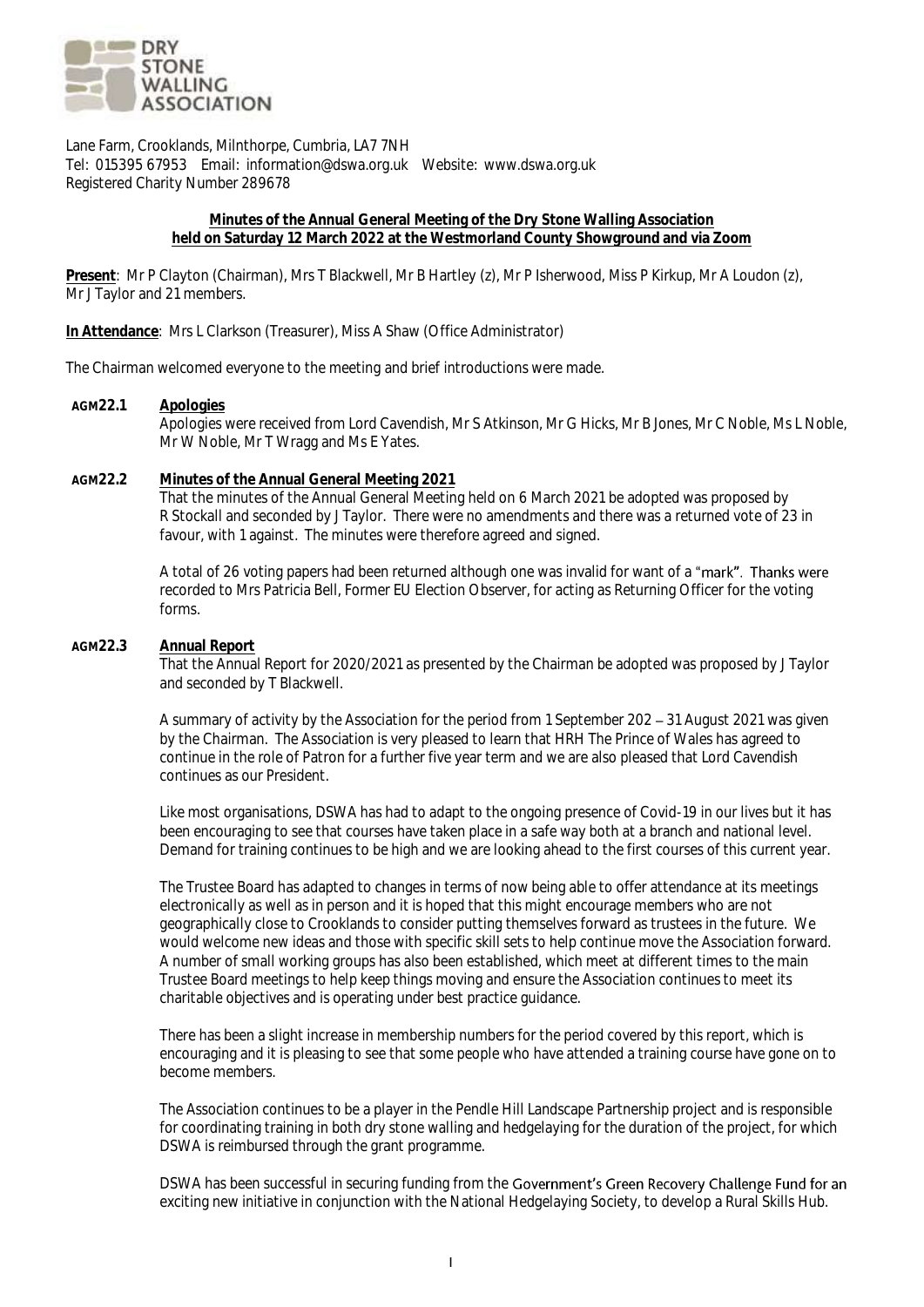The project has now commenced and is offering training opportunities for young people wishing to learn the traditional skills of boundary maintenance as well as an educational programme of events and activities. The project runs for an initial period of 18 months from November 2021.

Branches continue to play an important role in promoting the craft of dry stone walling and there have been several events and displays open to the public over the year.

The report was approved and adopted by a majority vote of 24 in favour with 1 against.

#### **AGM22.4 Accounts**

That the inspected accounts for the year ended 31 August 2021 as presented by the Treasurer be adopted was proposed by B Hartley and seconded by P Clayton.

The effects of the pandemic continued to disrupt the delivery of DSWA charitable activities until well into the Spring of 2021 when the Association was finally able to return to training and qualification activities. During 2020 DSWA was fortunate to benefit from a grant of £38,600 from the National Lottery Heritage Fund which financed the purchase of necessary PPE and equipment, enabling branches to return to training delivery under Covid protocols. The grant was also used towards overhead costs during this period thereby negating any loss due to the pandemic.

The return to the delivery of training and qualifications saw an upsurge in demand with places on training courses and test days filling quickly, both at Branch and National level. Many of the enquiries from the previous year were accommodated by ensuring that sufficient courses were held to meet demand. The Association introduced a pilot Internal Quality Assurance scheme for Examiners which is proving successful. The Trustee Board has continued to hold regular meetings throughout the year. Trustees have minimised expenditure by embracing technology and reducing travel costs.

The Association utilised the Government Furlough scheme, up until May 2021, to contribute to the wages of one member of staff who was required to stay at home under the NHS shielding guidelines. A modest grant towards overheads from the Local Authority was also received.

Project activities resumed in Spring 2021 and The Prince's Countryside Fund Stepping Stones Project was able to meet its target of providing training and qualifications to young people and the majority of grant funding has now been expended . DSWA holds restricted funds relating to training activity for the Pendle Hill Landscape Partnership which saw the Association involved in the delivery of beginner courses, Initial qualifications, a walling week and a video.

An successful application was made to the Defra Green Recovery Challenge Fund to establish a Rural Skills Hub in partnership with the National Hedgelaying Society. An advance payment of £49,500 i.e. 50% of the grant funding has been received into restricted funds.

Thankfully Branches were able to return to training delivery in Spring 2021 and despite restricted branch activity in the past year, the amount of money held by the branches has increased to over £155,000 from £137,000. Branches are advised to hold sufficient funds to cover their expenditure for one year. There is an opportunity for branches to support the association financially in it's ambitions. Suggestions for ways that surplus funds can be re-purposed to support core activities is being circulated to Branches.

Financial recording systems have been reviewed and the Trustees receive detailed quarterly financial analysis to ensure fiscal propriety. A review of merchandise sales is also being undertaken.

#### Financial statement

Overall, the charity's income increased from £197,346 in 2020 to £279,716 in 2021, however most of that increase was due to restricted funds received for specific projects. Expenditure decreased from £180,552 in 2020 to £169,543. Restricted funds of £27,464 from the National Lottery Emergency Fund were allocated towards overhead costs thereby covering expenditure that would have been met from the reduced income in 2020. The combination of these variances meant that the charity funds increased by £110,173 in the year of which £48,020 related to restricted funds. Reserves of £70,000 have been maintained.

Unrestricted funds show that net income on charitable activities exceeded expenditure by £13,586. A further £27,464 was transferred from Restricted funds and £2,230 from branch transfers resulting in a net movement in funds of £43,280. Branch income exceeded expenditure by £21,103 thereby increasing Branch funds to £155,876.